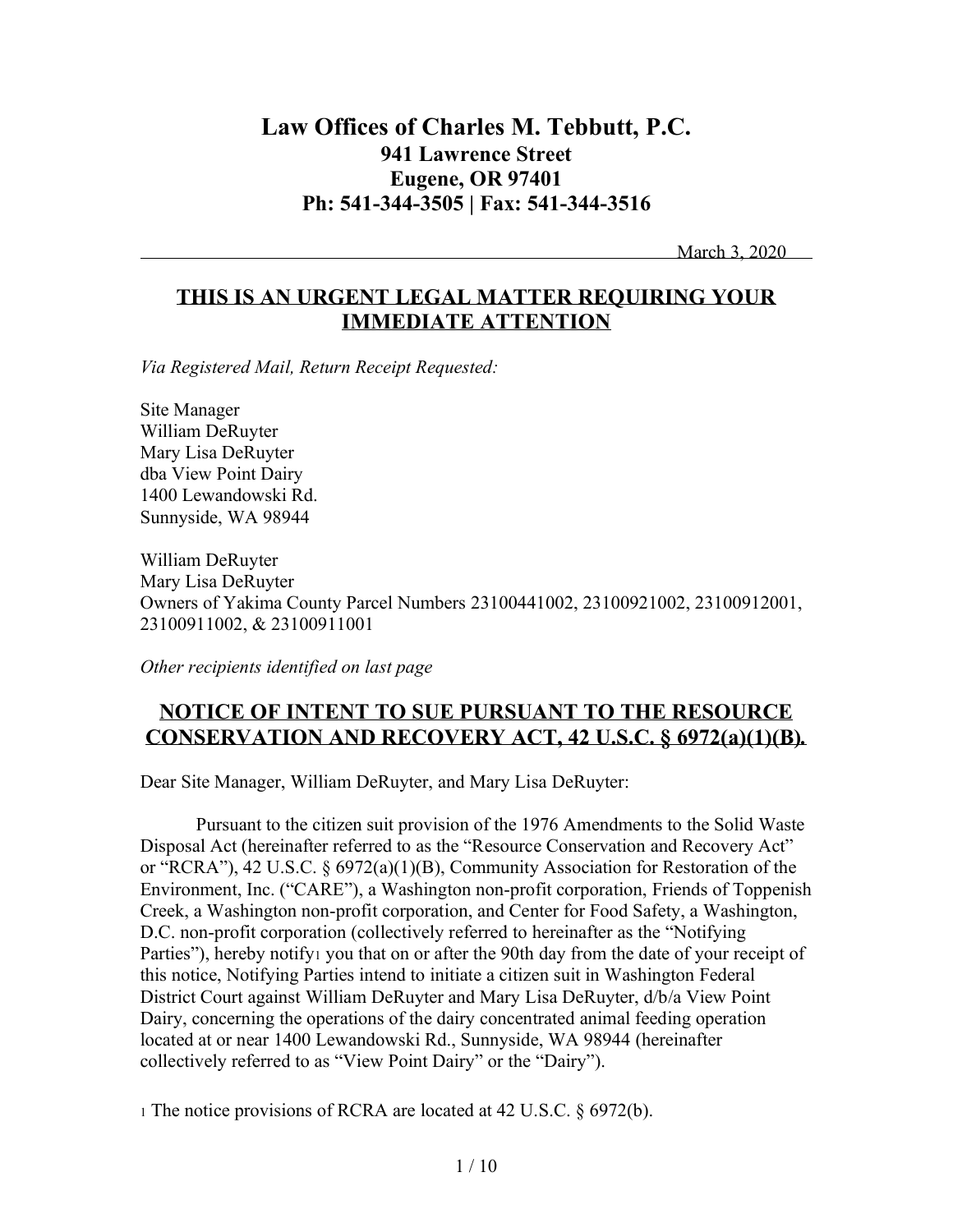The lawsuit will allege that View Point Dairy has violated and remains in violation of RCRA by causing or contributing to the past and present handling, storage, treatment, transportation, and/or disposal of solid waste in such a manner that may, and indeed does, present an imminent and substantial endangerment to human health and the environment, and that View Point Dairy is operating an "open dump" in violation of the prohibitions of RCRA.

The lawsuit will seek mandatory injunctive relief requiring View Point Dairy to comply with RCRA and to abate and/or remediate the source(s) of the endangerment to human health and the environment. As authorized by RCRA, the lawsuit will also seek an order from the Court requiring View Point Dairy to pay Notifying Parties' attorneys' and expert witnesses' fees and costs incurred in bringing this enforcement action.

### **VIOLATIONS OF THE RESOURCE CONSERVATION AND RECOVERY ACT: IMMINENT AND SUBSTANTIAL ENDANGERMENT TO HUMAN HEALTH AND THE ENVIRONMENT**

Notifying Parties will allege that View Point Dairy has violated, and continues to violate, the statutory prohibitions of the Resource Conservation and Recovery Act, and will file a lawsuit against View Point Dairy on or after the 90th day of your receipt of this notice unless View Point Dairy abates the endangerment.

Specifically, Notifying Parties will allege in the lawsuit that View Point Dairy has caused or contributed to (and continues to cause or contribute to) the past and present handling, storage, treatment, transportation, and/or disposal of solid waste in such a manner that may, and indeed does, present an imminent and substantial endangerment to health and the environment. 42 U.S.C. § 6972(a)(1)(B). The lawsuit will also allege that View Point Dairy is operating an "open dump" in violation of the prohibitions of RCRA. 42 U.S.C. § 6945(a). Notifying Parties will seek mandatory injunctive relief requiring View Point Dairy to abate and/or remediate the source(s) of the endangerment to health and the environment and an order from the Court requiring View Point Dairy to pay Notifying Parties' attorneys' and expert witnesses' fees and costs incurred in bringing this enforcement action.

Under 42 U.S.C.  $\S 6972(a)(1)(B)$ , citizens are authorized to bring suit against any "person" who is the "past or present generator, past or present transporter, or past or present owner or operator of a treatment, storage, or disposal facility, who has contributed or who is contributing to the past or present handling, storage, treatment, transportation, or disposal of any solid or hazardous waste which may present an imminent and substantial endangerment to health or the environment." In this case, View Point Dairy is a generator, transporter, and owner and/or operator of a treatment, storage, and disposal facility that is contributing to the past and present storage, treatment, transportation and/or disposal of solid wastes, namely liquid and solid manure. View Point Dairy's liquid and solid manure constitute "solid wastes" under RCRA because they are "any . . . discarded material, including solid, liquid, semisolid, or contained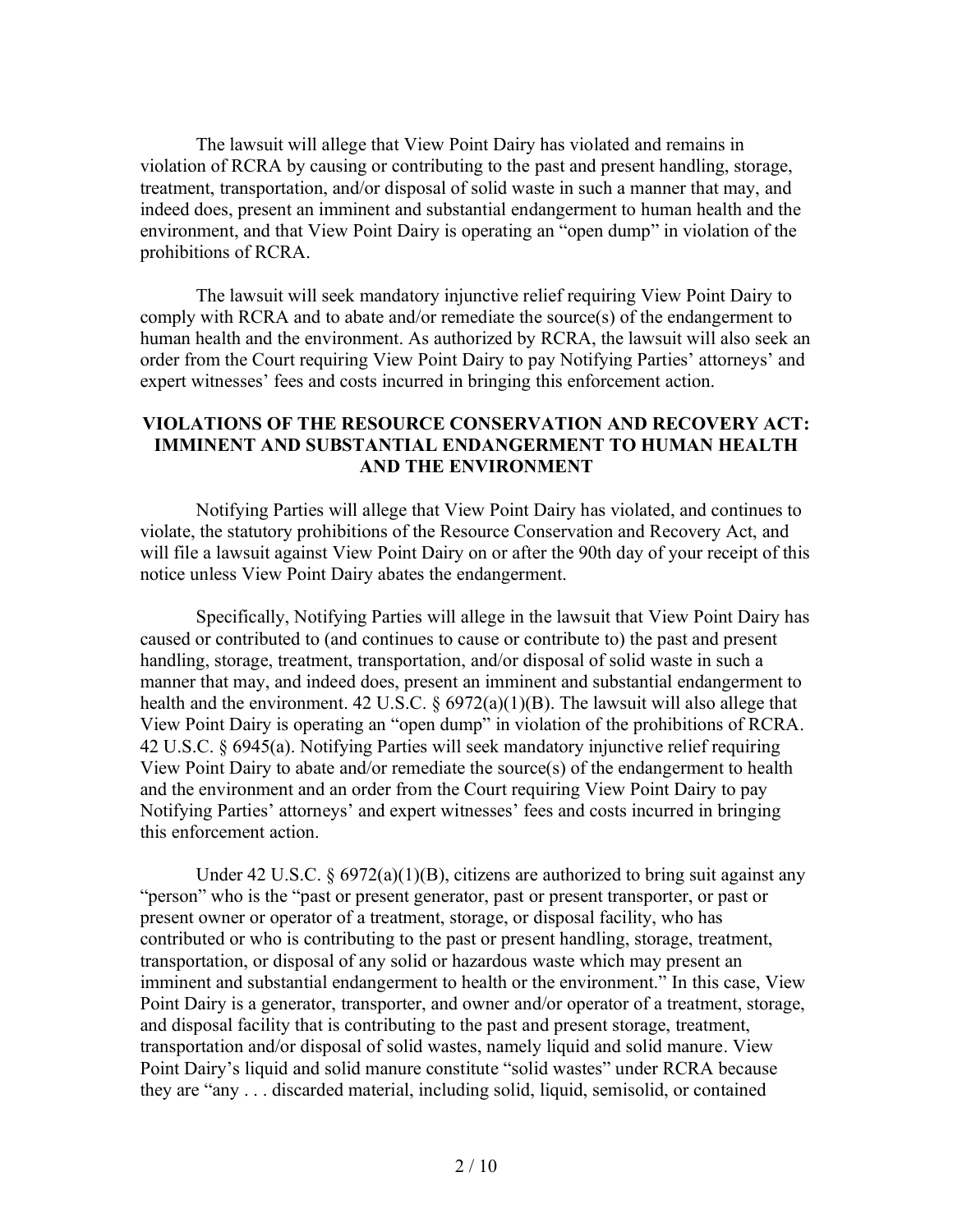gaseous material resulting from industrial, commercial, mining, and agricultural operations . . . ." 42 U.S.C. § 6903(27). View Point Dairy's practices in storing, treating, transporting, applying, and disposing of liquid and solid manure may, and do, present an imminent and substantial endangerment to the health of nearby residents and to the environment.

Additionally, Notifying Parties will allege that William DeRuyter and Mary Lisa DeRuyter are past and present owners and/or operators of treatment, storage, and/or disposal facilities, and have contributed and are contributing to the handling, storage, treatment, transportation, and disposal of liquid and solid manure. In particular, the DeRuyters are owners of record of real property upon which the dairy facility is located, as well as owners of record of real property upon which manure is applied. Upon information and belief, this real property is identified as Yakima County Parcel Numbers 23100441002, 23100921002, 23100912001, 23100911002, and 23100911001. The DeRuyters are also the operators of the View Point Dairy facility, exercising control over manure management and storage decisions, including when, where, and how much manure is stored and applied. As explained in detail below, the DeRuyters' manure management and storage practices may, and do, cause an imminent and substantial endangerment to health and the environment.

In particular, View Point Dairy, including the DeRuyters individually, as well as their collective agents, have applied, continue to apply, and are reasonably likely to continue to apply, liquid and solid manure wastes to agricultural fields in amounts that exceed agronomic rates and violate View Point Dairy's Nutrient Management Plan ("NMP"). Applications of manure beyond which the current crop can effectively utilize as fertilizer cause nitrates, phosphorus, and other manure pollutants such as coliform bacteria to leach through soil and into groundwater. Once these nitrates, phosphorus, and other manure pollutants enter the local water table, they migrate away from View Point Dairy and into groundwater and, consequently, the wells of nearby and downgradient residents. Upon information and belief, the DeRuyters, as owners and operators of View Point Dairy, and as owners of record of the real property parcels identified *supra*, exercise control over when, where, and how much manure is applied to View Point Dairy's application fields.

Soil tests submitted to the Washington State Department of Agriculture have documented elevated nitrate and phosphorus levels in soils receiving manure generated at View Point Dairy, strong evidence that View Point Dairy has applied manure in excess of agronomic rates or crop needs, in violation of the requirements of its NMP. The table below represents residual post-harvest nitrate levels, in parts per million or "ppm," in fields receiving View Point Dairy's manure:

- //
- //
- //
- //

<sup>//</sup>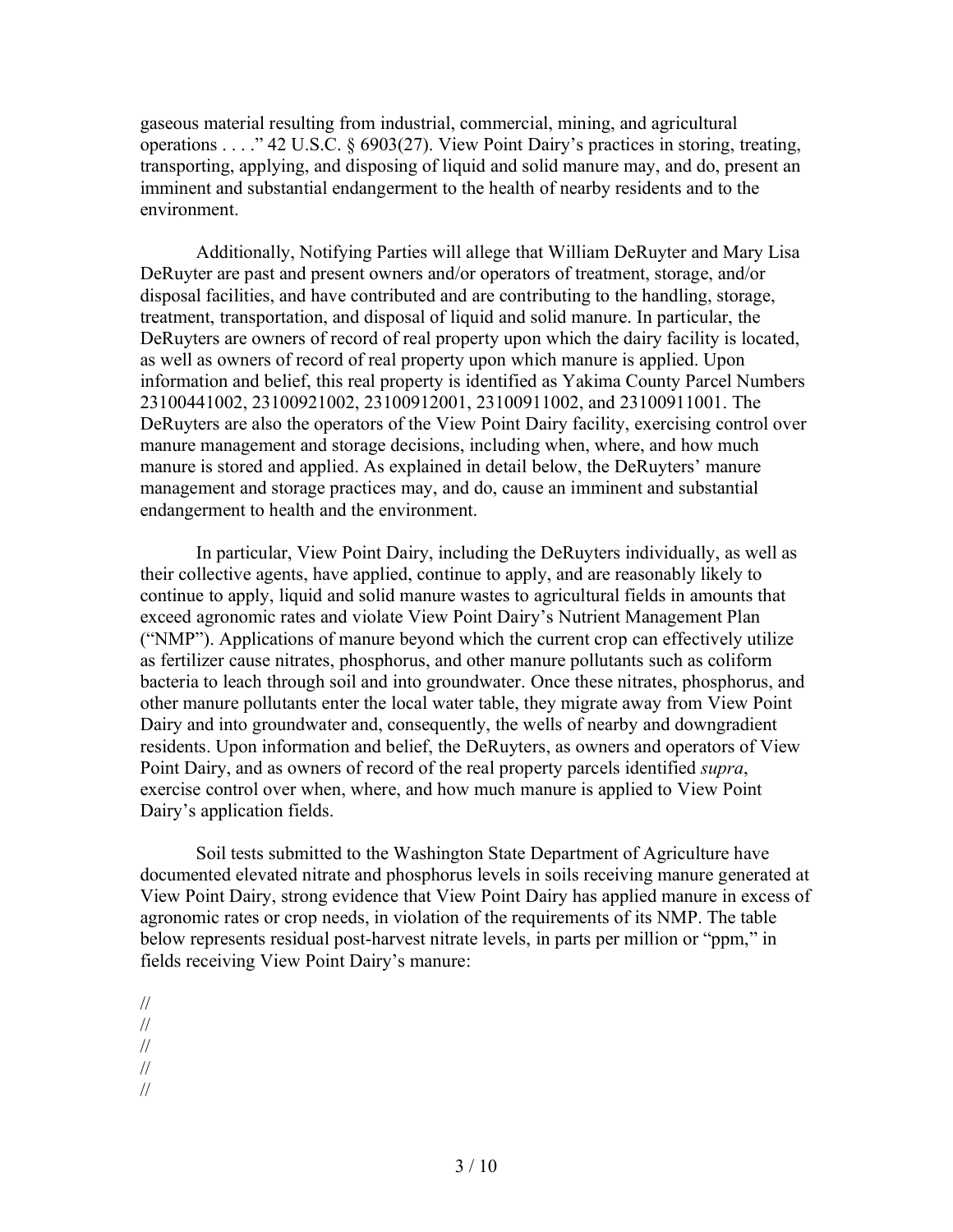| <b>Field</b> | 2018   | 2017    | 2016   | 2015   | 2014           | 2013           | 2012           |
|--------------|--------|---------|--------|--------|----------------|----------------|----------------|
| <b>Name</b>  |        |         |        |        |                |                |                |
| $1 - East$   | 71.14  | No Test | 47 ppm | 90 ppm | N <sub>0</sub> | 107            | N <sub>o</sub> |
|              | ppm    |         |        |        | Test           | ppm            | Test           |
| $2-$         | 68.2   | No Test | 68 ppm | 132    | N <sub>0</sub> | 102            | N <sub>0</sub> |
| Center       | ppm    |         |        | ppm    | Test           | ppm            | Test           |
| $3 - West$   | 65.4   | No Test | 60 ppm | 153    | N <sub>0</sub> | 82             | N <sub>0</sub> |
|              | ppm    |         |        | ppm    | Test           | ppm            | Test           |
| $Dairy -$    | 47 ppm | 73 ppm  | 37 ppm | 87 ppm | 16             | N <sub>0</sub> | 15             |
| North        |        |         |        |        | ppm            | Test           | ppm            |
| $Dairy -$    | 62 ppm | 75 ppm  | 56 ppm | 109    | 19             | N <sub>0</sub> | 11             |
| <b>SE</b>    |        |         |        | ppm    | ppm            | Test           | ppm            |
| $Dairy -$    | 42 ppm | 59 ppm  | 48 ppm | 94 ppm | 13             | N <sub>0</sub> | 9              |
| <b>SW</b>    |        |         |        |        | ppm            | <b>Test</b>    | ppm            |

These records demonstrate that View Point Dairy has grossly elevated nitrate levels in fields to which the Dairy applies manure, a clear indication that the Dairy has applied manure in quantities far greater than the crop can effectively utilize as fertilizer. Additionally, the lack of soil tests for many years demonstrates that the Dairy was violating its NMP and failing to acquire the information necessary to calculate agronomic rates of manure application. Furthermore, the DeRuyters are owners of record of real property upon which manure is applied and, as owners and operators of the dairy facility itself, know or should know that excessive levels of nitrate are being applied and have been allowed to accumulate in the soils on their property.

Records from 2011 also show the Dairy's over-application of manure has been a consistent theme for years. One field, identified as "DL1," was recorded as having 596 lbs./ac nitrate – a figure that far exceeds any type of agronomic manure application. Records from 2009 confirm this theme, stating that "All fields are moving upward with nitrogen levels. The current double cropping is not enough. More of the liquid needs to move off-site or to neighboring cropland. Phosphorus levels remain steady but elevated."

Public records obtained from the Washington Department of Agriculture also show that View Point Dairy has excessive levels of phosphorus in its application fields. The table below represents phosphorus data, expressed in parts per million or "ppm," as reflected in public records:

// // // // // // // //

//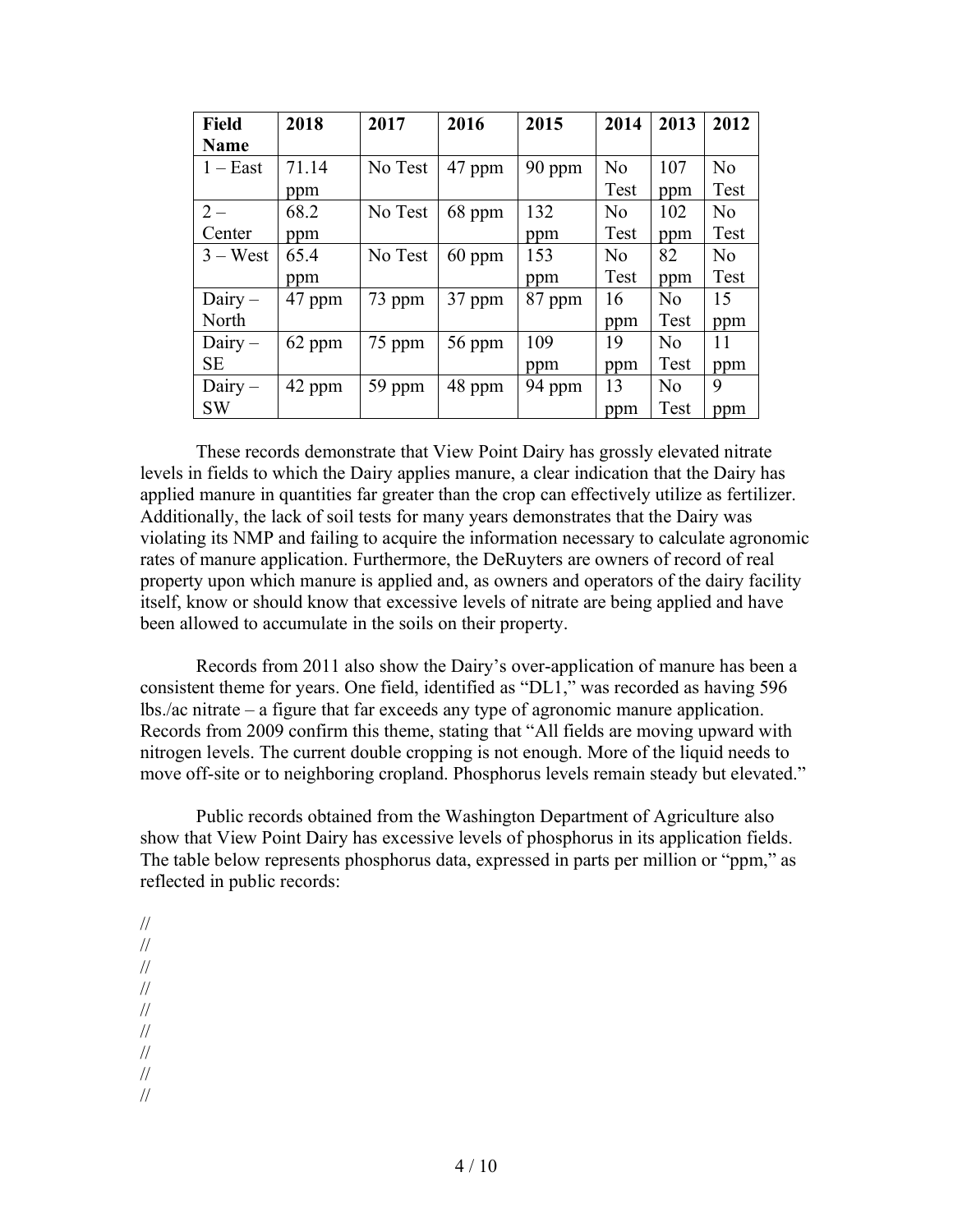| <b>Field</b> | 2018 | 2017    | 2016 | 2015 | 2014           | 2013           | 2012           |
|--------------|------|---------|------|------|----------------|----------------|----------------|
| <b>Name</b>  |      |         |      |      |                |                |                |
| $1 - East$   | 268  | No Test | 329  | 122  | N <sub>o</sub> | 118            | N <sub>0</sub> |
|              | ppm  |         | ppm  | ppm  | Test           | ppm            | Test           |
| $2 -$        | 266  | No Test | 226  | 135  | N <sub>0</sub> | 232            | N <sub>0</sub> |
| Center       | ppm  |         | ppm  | ppm  | Test           | ppm            | Test           |
| $3 - West$   | 186  | No Test | 225  | 183  | N <sub>0</sub> | 116            | N <sub>0</sub> |
|              | ppm  |         | ppm  | ppm  | Test           | ppm            | Test           |
| $Dairy -$    | 129  | No Test | 149  | 198  | 173            | N <sub>0</sub> | 236            |
| North        | ppm  |         | ppm  | ppm  | ppm            | Test           | ppm            |
| $Dairy -$    | 179  | No Test | 202  | 188  | 261            | N <sub>0</sub> | 192            |
| <b>SE</b>    | ppm  |         | ppm  | ppm  | ppm            | Test           | ppm            |
| $Dairy -$    | 134  | No Test | 152  | 237  | 162            | N <sub>0</sub> | 188            |
| <b>SW</b>    | ppm  |         | ppm  | ppm  | ppm            | Test           | ppm            |

These records demonstrate that View Point Dairy has grossly elevated phosphorus levels in fields to which the Dairy applies manure, a clear indication that the Dairy has applied manure in quantities far greater than the crop can effectively utilize as fertilizer. Additionally, the lack of soil tests for many years demonstrates that the Dairy was violating its NMP and failing to acquire the information necessary to calculate agronomic rates of manure application. Furthermore, the DeRuyters are owners of record of real property upon which manure is applied and, as owners and operators of the dairy facility itself, know or should know that excessive levels of phosphorus are being applied and have been allowed to accumulate in the soils on their property. This is especially true because View Point Dairy has been on notice since at least 2009 that all of its fields had excessive phosphorus levels, per public records obtained from the Department of Agriculture.

Notifying Parties will also allege that View Point Dairy has failed to consistently take and use sufficient soil samples (including spring and fall post-harvest samples where double-cropping, and second-foot samples), sampled soils at incorrect times, failed to take and use sufficient manure samples, applied manure at times when the crop is unlikely to use the manure nutrients as fertilizer, applied manure to fields which needed no additional fertilizer, and failed to create and maintain adequate soil sampling, manure application, irrigation, and exportation records, all in violation of View Point Dairy's NMP. These violations demonstrate that View Point Dairy was not applying manure to its fields to fertilize crops, but rather to dispose of and discard it, in violation of RCRA.

As described above, when manure is applied in quantities greater than the crop can effectively utilize as fertilizer (and hence discarded), excess nitrate and other manure pollutants leach downward deeper into the soil with subsequent applications, precipitation, and irrigation. These nitrates and other manure pollutants move past the root zone of the crop, where they are lost to the environment and unable to be used as fertilizer. Excess nitrates continue to migrate through the soil until they reach groundwater.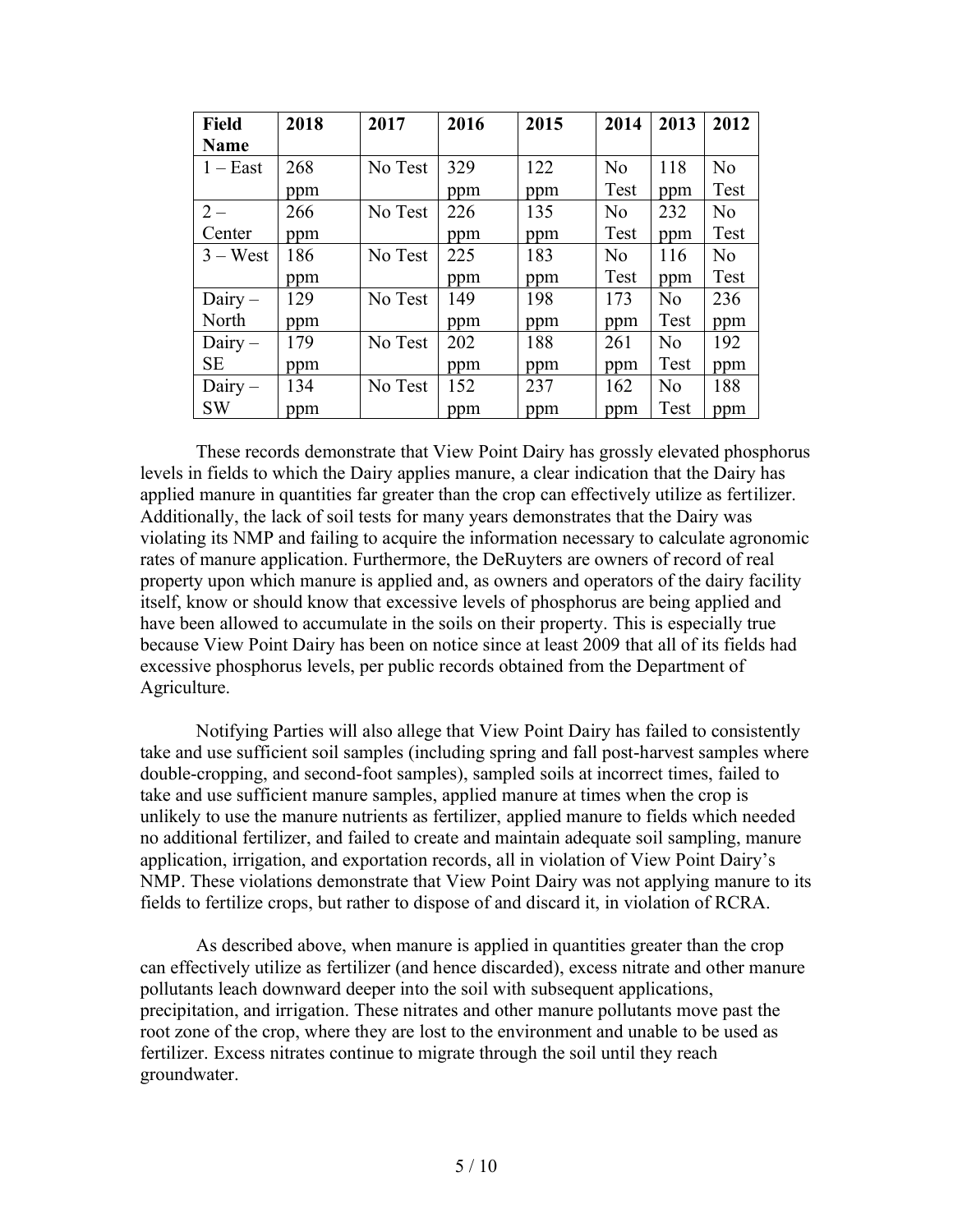Beyond excessive manure applications in violation or disregard of View Point Dairy's NMP, View Point Dairy's storage of solid and/or liquid manure in unlined and inadequately maintained lagoons and pits has also caused, and is continuing to cause, the discharge, leaking, and discarding of manure and its constituents into groundwater. Upon information and belief, and based upon public records, Notifying Parties will allege in the lawsuit that the lagoons at View Point Dairy were designed and built such that they have a seepage rate that allows manure to leak out of the lagoons and into groundwater. Upon information and belief, the lagoons at View Point Dairy were not designed or built in accordance with NRCS 313 guidelines, and even if they were, those guidelines are designed such that seepage of manure into groundwater occurs at rates and in quantities that are dangerous to human health and the environment. Furthermore, Notifying Parties will allege that View Point Dairy's lagoons are not properly operated or maintained in such a manner that would reduce the amount of seepage through the lagoons and into groundwater. For instance, public records from the Department of Agriculture show that the lagoons at View Point Dairy have had numerous problems with erosion, solids buildup, animal holes, and maintaining adequate freeboard levels.

The lawsuit will also allege that the DeRuyters, as owners of record of real property upon which the dairy and its manure storage facilities are located, and as operators of the dairy itself, know or should know that the lagoons at View Point Dairy are improperly maintained and are operated in a manner that allows for the discharge, leaking, and discarding of manure and its constituents into groundwater. The lawsuit will also allege that the DeRuyters exercise control over when, where, and how manure is stored at View Point Dairy. Upon information and belief, the discarding of manure through seepage from the lagoons has been ongoing since the date the lagoons were brought into operation, and continues to this day under View Point Dairy's ownership and the DeRuyters' control.

In addition to leaky lagoons and excessive manure applications, View Point Dairy also discards manure and manure nutrients by storing and composting manure on unlined surfaces and soils, which allows nutrients to leach into the soil and groundwater, where they cannot be used as fertilizer. Liquid and solid manure that is left in unlined cow confinement pens is discarded as well, for View Point Dairy makes no attempt to use that manure as fertilizer (no crops grow in the pens), and even if they could, the manure is allowed to accumulate in the pens, where manure nutrients leach into the soil and groundwater, where they, too, cannot be used as fertilizer. The DeRuyters, as operators of View Point Dairy and as owners of record of real property upon which the dairy facility is located, exercise control over when, where, and how manure is composted at View Point Dairy. No crops are grown in the pens, and there is no evidence that View Point Dairy removes accumulated manure for land application.

Finally, View Point Dairy's storage of silage on unlined surfaces allows silage contaminants, including nutrients, to be discarded into the soil and groundwater.

Notifying Parties will allege in the lawsuit that the practices identified above, and possibly others, are responsible for causing or contributing to groundwater contamination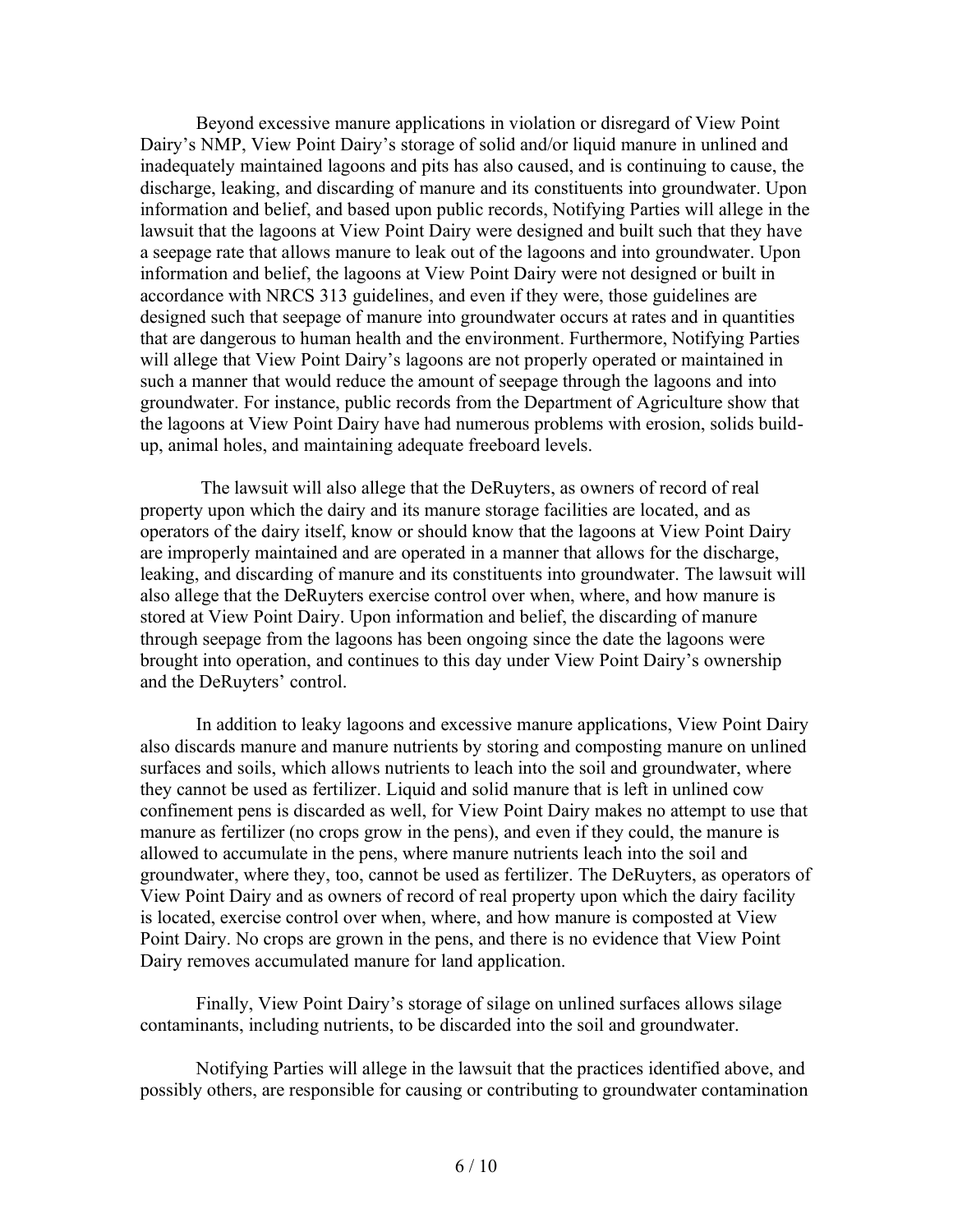at levels near and beyond the Maximum Contaminant Level ("MCL") for specific chemicals. The MCLs are health-based standards that specify contaminants known to have an adverse effect on human health at levels beyond the parameters set forth by regulations. Upon information and belief, local drinking water wells in the vicinity of View Point Dairy have tested above the MCL for nitrate (10 mg/L). Nearby residents report that their wells have also tested in excess of 10 mg/L nitrate. In addition, other well results in the area show elevated levels of nitrate that indicate human-caused influences. Besides nitrate, other "tracer" chemicals associated with cow manure are also present in the groundwater, such as potassium, magnesium, calcium, sodium, chloride, sulfate, barium, zinc, and industry-standard bovine pharmaceuticals and hormones. Minor trace and inorganic elements may include arsenic, barium, bromide, cadmium, chromium, copper, lead, manganese, mercury, selenium, and silver. The presence of these chemicals, which are associated with industrialized dairy practices, further demonstrates that View Point Dairy is discarding solid and liquid manure in violation of its NMP, and RCRA, and that such discarding is causing or contributing to a violation of the nitrate MCL in groundwater. Various bacteria, protozoa, and other pathogens are present and more likely to cause harm to humans as a result of the significant presence of these pathogens, all of which are associated with manure waste.

Human consumption of water containing more than the 10 mg/L MCL for nitrate causes a variety of severe health problems, including but not limited to methemoglobinemia ("blue baby syndrome," a potentially fatal condition that affects infants), some forms of cancer, and autoimmune system dysfunction. The excessive nitrates and other contaminants documented in the area are attributable to View Point Dairy's improper practices of storing, treating, transporting, and disposing (through application or otherwise) of liquid and solid manure wastes. As such, these practices may, and indeed do, present an imminent and substantial endangerment to both human health and the environment.

42 U.S.C. § 6972(a) states that the District Courts of the United States shall have jurisdiction to order any person who "has contributed or who is contributing to the past or present handling, storage, treatment, transportation, or disposal of any solid or hazardous waste" that presents an imminent and substantial endangerment to health or the environment to take such action as may be necessary to cease and correct the pollution and to apply any appropriate civil penalties under 42 U.S.C. § 6928(g). Notifying Parties intend to seek legal and equitable relief in their lawsuit, including but not limited to an assessment of past, present, and future response, remediation, removal, and/or clean-up costs against View Point Dairy, temporary and/or permanent injunctive relief, as well as attorneys' and expert witnesses' fees, and costs, associated with the suit.

### **VIOLATIONS OF RESOURCE CONSERVATION AND RECOVERY ACT: OPEN DUMPING**

In addition to presenting an imminent and substantial endangerment to health and the environment, View Point Dairy's improper manure management practices constitute "open dumping" in violation of RCRA. 42 U.S.C. § 6945(a) prohibits the operation of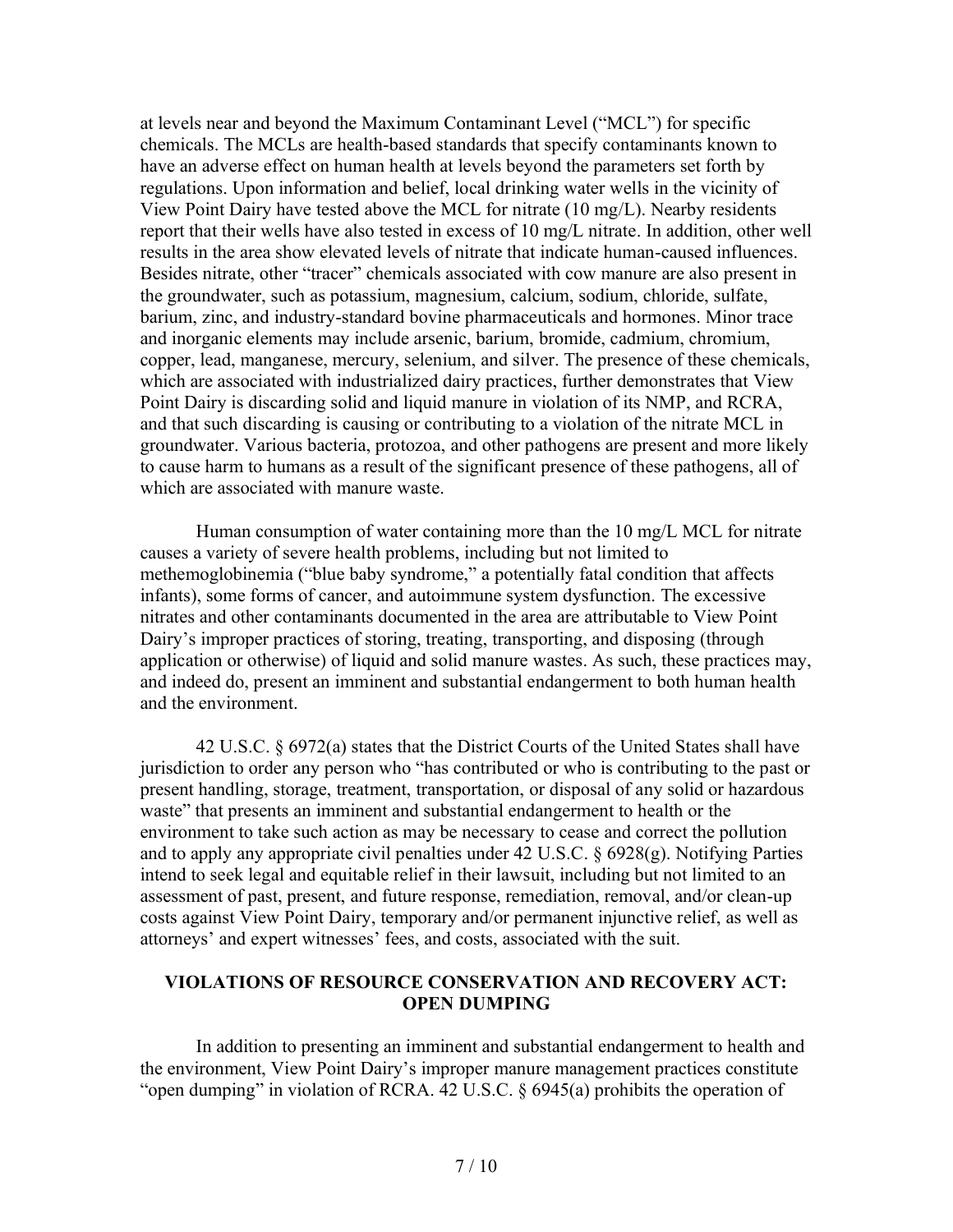"any solid waste management practice or disposal of solid waste which constitutes the open dumping of solid waste." "Disposal" means "the discharge, deposit, injection, dumping, spilling, leaking, or placing of any solid waste . . . into or on any land or water[.]" 42 U.S.C. § 6903(3). Enforcement of this prohibition is available through RCRA's citizen suit provision. *Id*. As required by statute, EPA has promulgated criteria under RCRA  $\S 6907(a)(3)$  defining solid waste management practices that constitute open dumping. *See* 42 U.S.C. § 6944(a); 40 C.F.R. Parts 257 and 258. These regulations prohibit the contamination of any underground drinking water source beyond the solid waste boundary of a disposal site. 40 C.F.R. § 257.3-4(a).

The definition of "underground drinking water source" includes an aquifer supplying drinking water for human consumption or any aquifer in which the groundwater contains less than 10,000 mg/l total dissolved solids. 40 C.F.R. § 257.3-  $4(c)(4)$ . "Contaminate" means to introduce a substance that would cause: (i) the concentration of that substance in the groundwater to exceed the maximum contaminant level specified in Appendix I, or (ii) an increase in the concentration of that substance in the groundwater where the existing concentration of that substance exceeds the MCLs specified in Appendix I. 40 C.F.R.  $\S$  257.3-4(c)(2).

Appendix I to 40 C.F.R. Part 257 lists the MCL for nitrate as 10 mg/l. Upon information and belief, the groundwater underlying and downgradient of View Point Dairy is contaminated at levels exceeding 10 mg/L nitrate. The lawsuit will allege that View Point Dairy's past and present waste disposal practices (inclusive of the DeRuyters' ownership and control) have caused nitrate contamination to travel beyond the facility boundaries, in violation of RCRA's open dumping prohibitions. Soil samples, as discussed above, have documented elevated nitrate and phosphorus levels in soil receiving View Point Dairy's manure, a strong indication that manure is applied in excess of agronomic rates. Applications beyond that which the current crop can effectively utilize cause nitrate to leach through soil and into groundwater, which in turn cause nitrate levels in the groundwater to exceed the MCLs. The lawsuit will further allege that View Point Dairy's storage of liquid and solid manure in unlined earthen lagoons or inadequately lined lagoons, as well as View Point Dairy's composting and storage of manure on bare ground, has caused manure to seep, discharge, or otherwise leak into the groundwater and leave the boundaries of the dairy site, also causing nitrate contamination of groundwater in excess of the MCL.

Pursuant to 42 U.S.C. § 6972(a), Notifying Parties intend to seek legal and equitable relief to remedy View Point Dairy's practice of open dumping. The relief sought includes, but is not limited to, an assessment of past, present, and future response, remediation, removal, and/or clean-up costs, a requirement that the extent of the contamination be fully investigated and remediated, other necessary temporary and/or permanent injunctive relief, and an award of the attorneys' and expert witnesses' fees and costs incurred in bringing the enforcement action.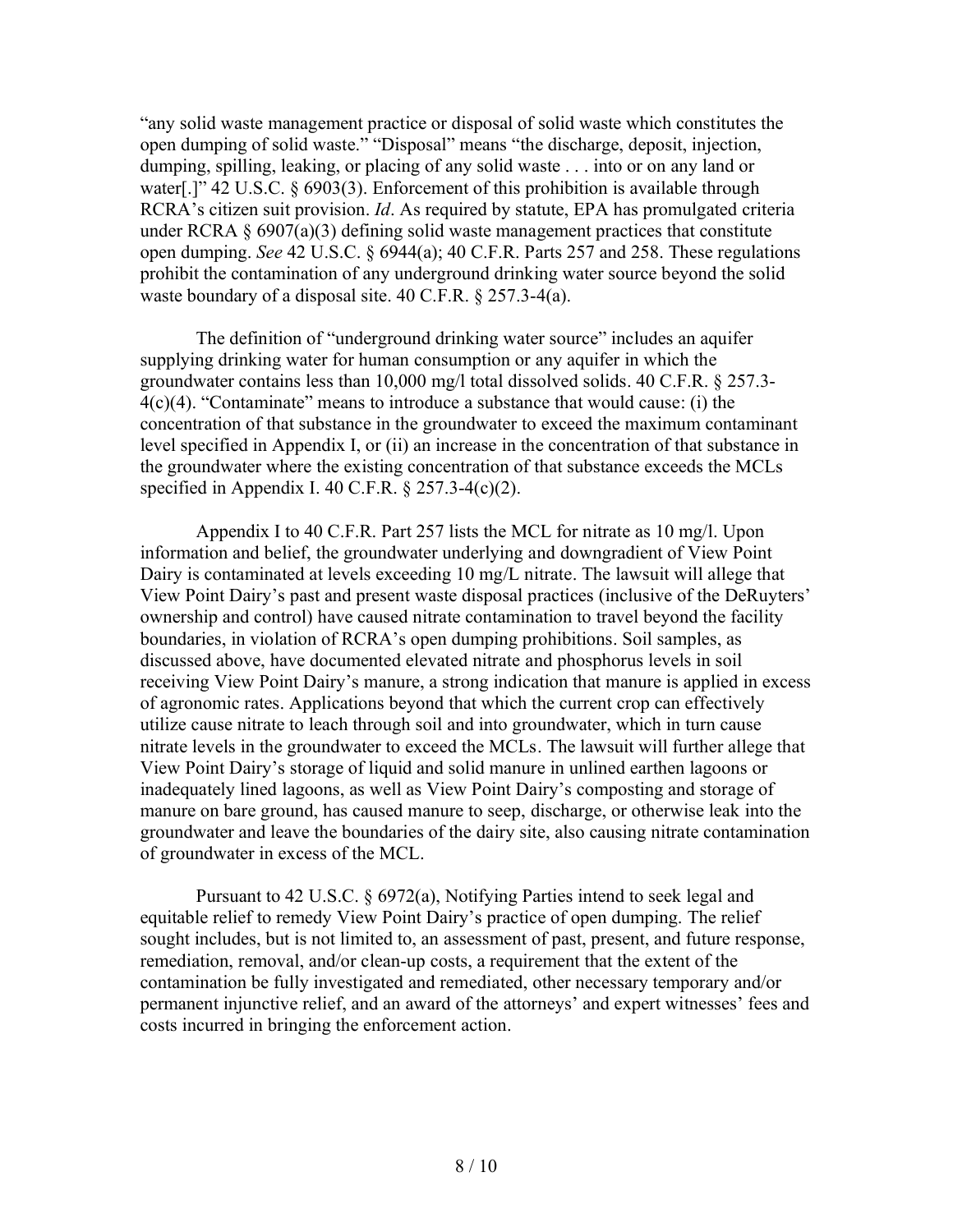#### **PARTIES GIVING NOTICE**

The names, addresses, and phone numbers of the people giving this Notice of Intent to Sue are:

Community Association for Restoration of the Environment, Inc. 2241 Hudson Road Outlook, WA 98938 Tel: (509) 854-1662

Friends of Toppenish Creek, Inc. 3142 Signal Peak Road White Swan, WA 98952 Tel: (509) 874-2798

Center for Food Safety 2009 NE Alberta St., Suite 207 Portland, OR 97211

The names, addresses, and phone numbers of Counsel for the parties giving this Notice of Intent to Sue are:

Charles M. Tebbutt Daniel C. Snyder B. Parker Jones Law Offices of Charles M. Tebbutt, P.C. 941 Lawrence St. Eugene, OR 97401 Tel: (541) 344-3505 Fax: (541) 344-3516 charlie@tebbuttlaw.com dan@tebbuttlaw.com parker@tebbuttlaw.com

Amy van Saun Center for Food Safety 2009 NE Alberta St. Suite 207 Portland, OR 97211 (971) 271-7372

Andrea K. Rodgers Law Offices of Andrea K. Rodgers 3026 NW Esplanade Seattle, WA 98117 Tel: (206) 696-2851